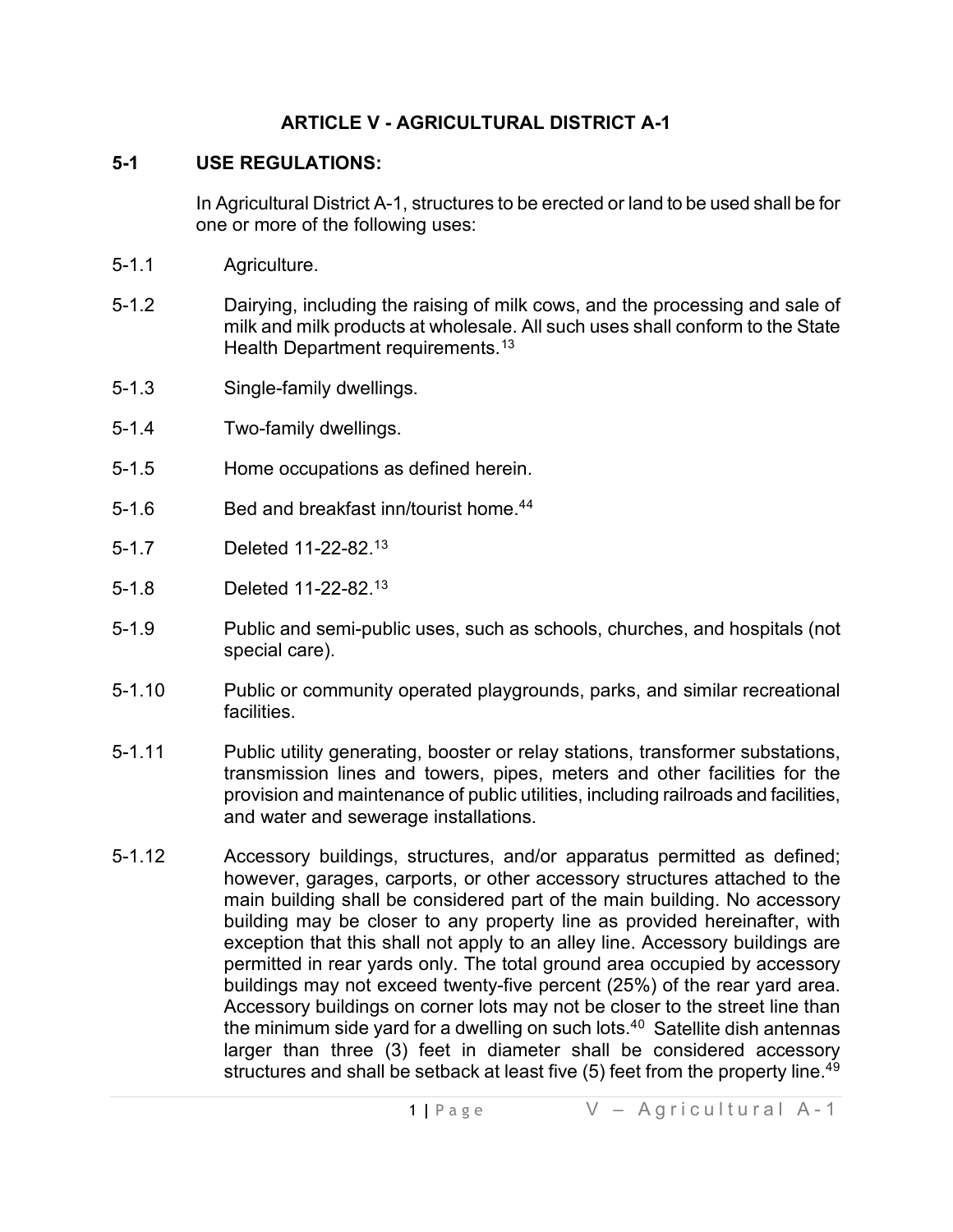- A. Semi-trailers shall be permitted as defined in the Definitions section of this ordinance  $57$
- B. Shipping containers shall be permitted as defined in the Definitions section of this ordinance.<sup>[57](#page-5-7)</sup> In Agricultural Districts, shipping containers shall be permitted only if they are used as storage facilities for livestock feed, farm supplies, or farm products. The shipping containers in Agricultural Districts shall be setback from any public right-of-way or adjacent property no less than five hundred (500) feet, except that shipping containers may be located between 50 and 500 feet of a public right of way if screened with a screen fence, (See Section 16-20.6 Chart 2) or a vegetative screen as described in the standards for Buffer Yard Regulations (See Section 16-16).<sup>[105](#page-5-8)</sup>
- 5-1.13 Deleted 11-22-82.1[3](#page-5-9)
- 5-1.14 Signs permitted under Chapter 21 of this Ordinance regulating outdoor advertising.2[4](#page-5-10)
- 5-1.15 Deleted 11-22-82.1[3](#page-5-11)
- 5-1.16 Deleted 4-27-87.2[4](#page-5-12)
- 5-1.17 Deleted 11-22-82.1[3](#page-5-13)
- 5-1.18 Off-street parking as required by this Ordinance.
- 5-1.19 Indoor archery range<sup>[78](#page-5-14)</sup>
- 5-1.20 Indoor shooting range<sup>[78](#page-5-15)</sup>
- 5-1.21 Outdoor archery range<sup>[78](#page-5-16)</sup>
- 5-1.22 Outdoor shooting range<sup>[78](#page-5-17)</sup>
- 5-1.23 **Commercial archery range (only with special exception permit)**<sup>[78](#page-5-18)</sup>
- 5-1.24 **Commercial shooting range (only with special exception permit)<sup>[78](#page-5-19)</sup>**
- 5-1.25 Small Wind Energy Systems<sup>[85](#page-5-20)</sup>
- 5-1.26 Homesta[y98](#page-5-21)
- 5-1.27 Temporary Family Health Care Structure<sup>[100](#page-5-22)</sup>
- 5-1.28 Property Owner Scale Solar Collection Systems as defined in Article XXIV<sup>[107](#page-5-23)</sup>
- 5-1.29 Small Power Grid Scale Solar Energy Facilities as defined in Article XXIV<sup>[107](#page-5-24)</sup>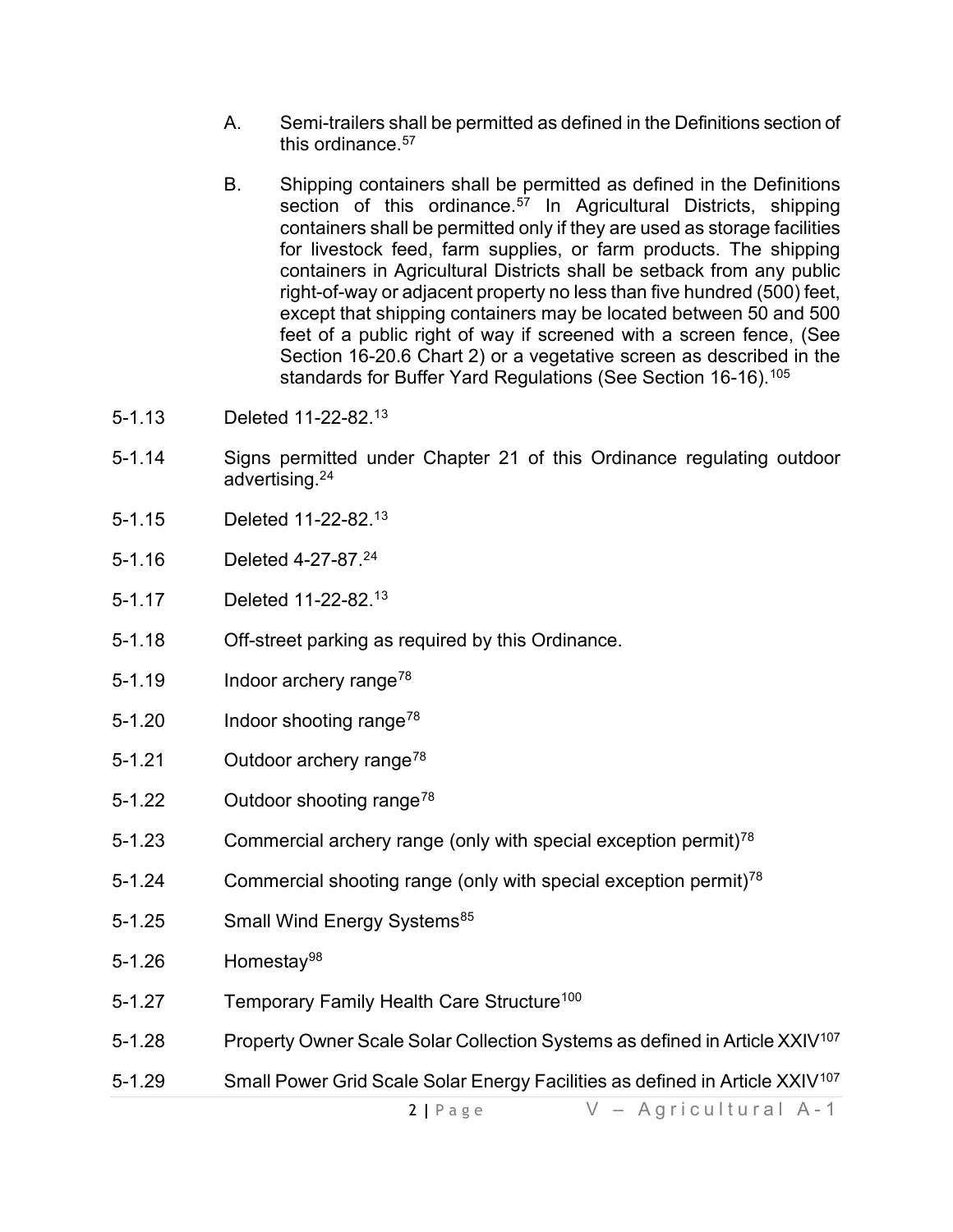5-1.30 Large Power Grid Scale Solar Energy Facilities as defined in Article XXIV (only with special exception permit) $107$ 

### **5-2 AREA REGULATIONS:**

- 5-2.1 For residential lots containing or intended to contain a single-family dwelling served by public water and sewage disposal, the minimum lot area shall be ten thousand (10,000) square feet.
- 5-2.2 For residential lots containing or intended to contain a single-family dwelling served by public water systems, but having individual sewage disposal, the minimum lot area shall be fifteen thousand (15,000) square feet.
- 5-2.3 For residential lots containing or intended to contain a single-family dwelling served by individual water and sewage disposal systems, the minimum lot area shall be fifteen thousand (15,000) square feet.
- 5-2.4 For permitted uses utilizing individual sewage disposal systems, the required area for any such use shall be approved in writing by the health official. The administrator may require a greater area if considered necessary by the health official.
- 5-2.5 Where a public water system is not available, a private water system shall be approved by the health official.

#### **5-3 SETBACK REGULATIONS:**

In the A-1 Agricultural District, no building shall be erected, reconstructed, or altered nearer to the street line on which it faces than the average setback observed by the buildings on the same side of the street and fronting thereon, but in no case less than twenty (20) feet. The setback measurements within the same block shall be determined from the street line to the front wall of the building, provided there is no front porch, or if the front porch does not extend beyond the front wall. If the front porch extends beyond the front wall, or if there are future plans for a front porch, the depth of such porch must be added to the setback measurements.

- 5-3.1 The side line of a building on a corner lot shall not be a factor in establishing the setback line.
- 5-3.2 Deleted 7-23-79.[7](#page-5-26)
- 5-3.3 Where there is no building on either side of the street, the setback shall not be less than thirty-five (35) feet provided that on a hillside street if the natural slope of the ground on either side of a street and within a block is such that the average difference in elevation between the sidewalk grade and the lot grade at the setback line provided for herein is greater than five (5) feet, the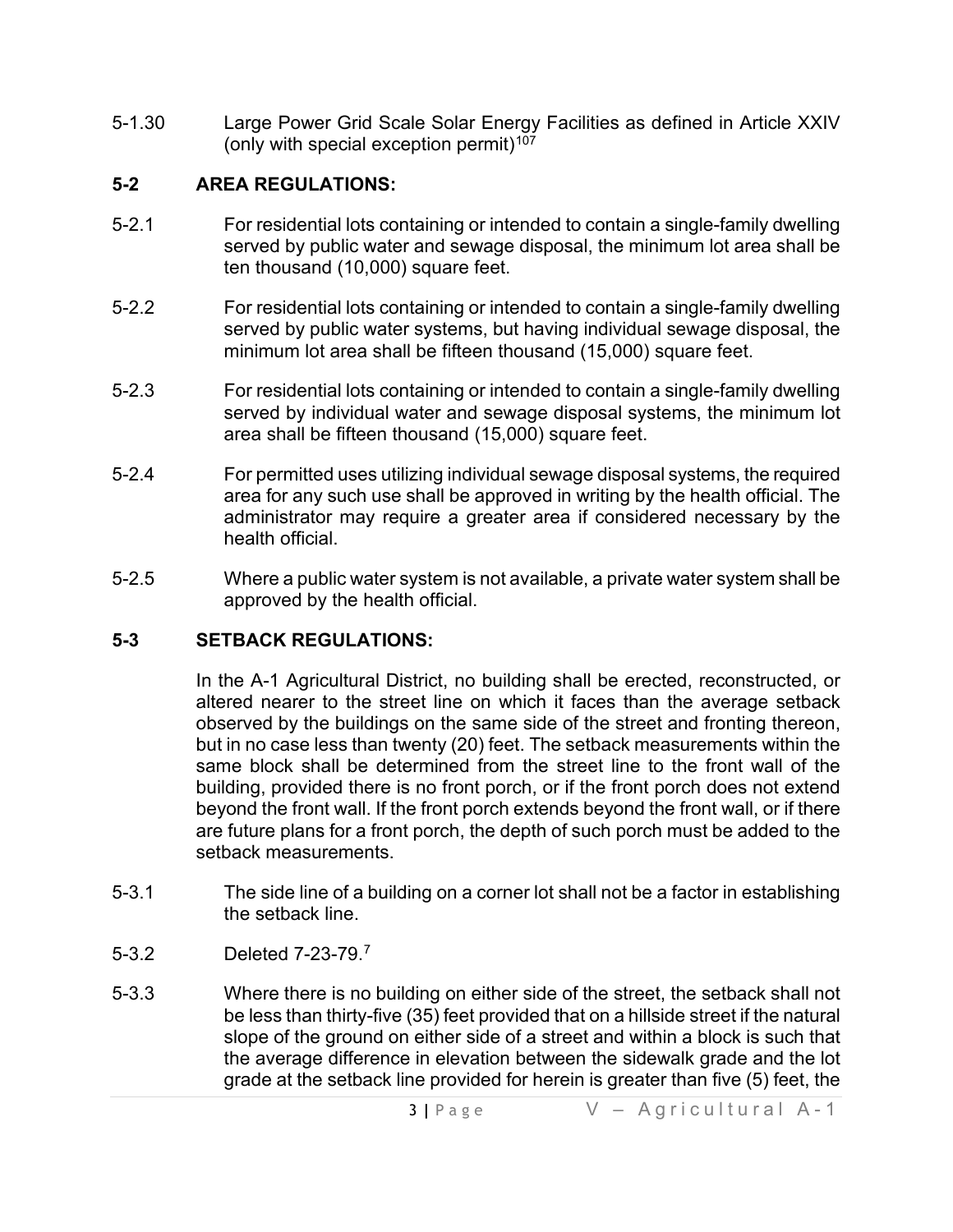setback line shall be established at a distance back where such difference in elevation is five (5) feet, provided further that no such line shall be less than twenty (20) feet from the street line.

5-3.4 In no case shall the required setback be more than forty (40) feet.

### **5-4 FRONTAGE REGULATIONS:**

The minimum lot width at the setback line shall be ninety (90) feet. See Section 3-77 for 7-23-79 changes.

### **5-5 YARD REGULATIONS:**

- 5-5.1 **Side:** The minimum side yard for a single-family dwelling shall be fifteen (15) feet and the total width of the two required side yards shall be thirty (30) feet. Where lots are wider than ninety (90) feet, the minimum side yard shall be increased by twenty (20) percent of the portion of the width which exceeds ninety (90) feet. However, the maximum, in such case, need not exceed twenty-seven (27) feet. For two-family units, the minimum side yard requirement as stated for a single-family dwelling shall be increased by three (3) feet for the second family unit. The maximum in such case need not exceed thirty (30) feet. For other permitted uses, the minimum side yard shall be fifteen (15) feet and the total minimum width of the two (2) required side yards shall be thirty (30) feet or more.
- 5-5.2 **Rear:** Each structure or single-family dwelling shall have a rear yard with a minimum depth of twenty-five (25) feet. For two-family units, the minimum depth of the rear yard requirement as stated for a single-family dwelling shall be increased by twelve (12) feet for the second family unit.

# **5-6 HEIGHT REGULATIONS:**

Buildings may be erected up to thirty-five (35) feet in height from grade except that:

- 5-6.1 The height limit for dwellings may be increased up to ten (10) feet and up to three (3) stories provided there are two (2) side yards, each of which is fifteen (15) feet or more, plus one (1) foot or more of side yard for each additional foot of building height over thirty-five (35) feet.
- 5-6.2 A public or semi-public building, such as a school or church, may be erected to a height of sixty (60) feet from grade provided that required front, side and rear yards shall be increased one (1) foot for each foot in height over thirtyfive (35) feet.
- 5-6.3 Church spires, belfries, cupolas, monuments, water towers, chimneys, flues, flag poles, television antennae and radio aerials are exempt. Parapet walls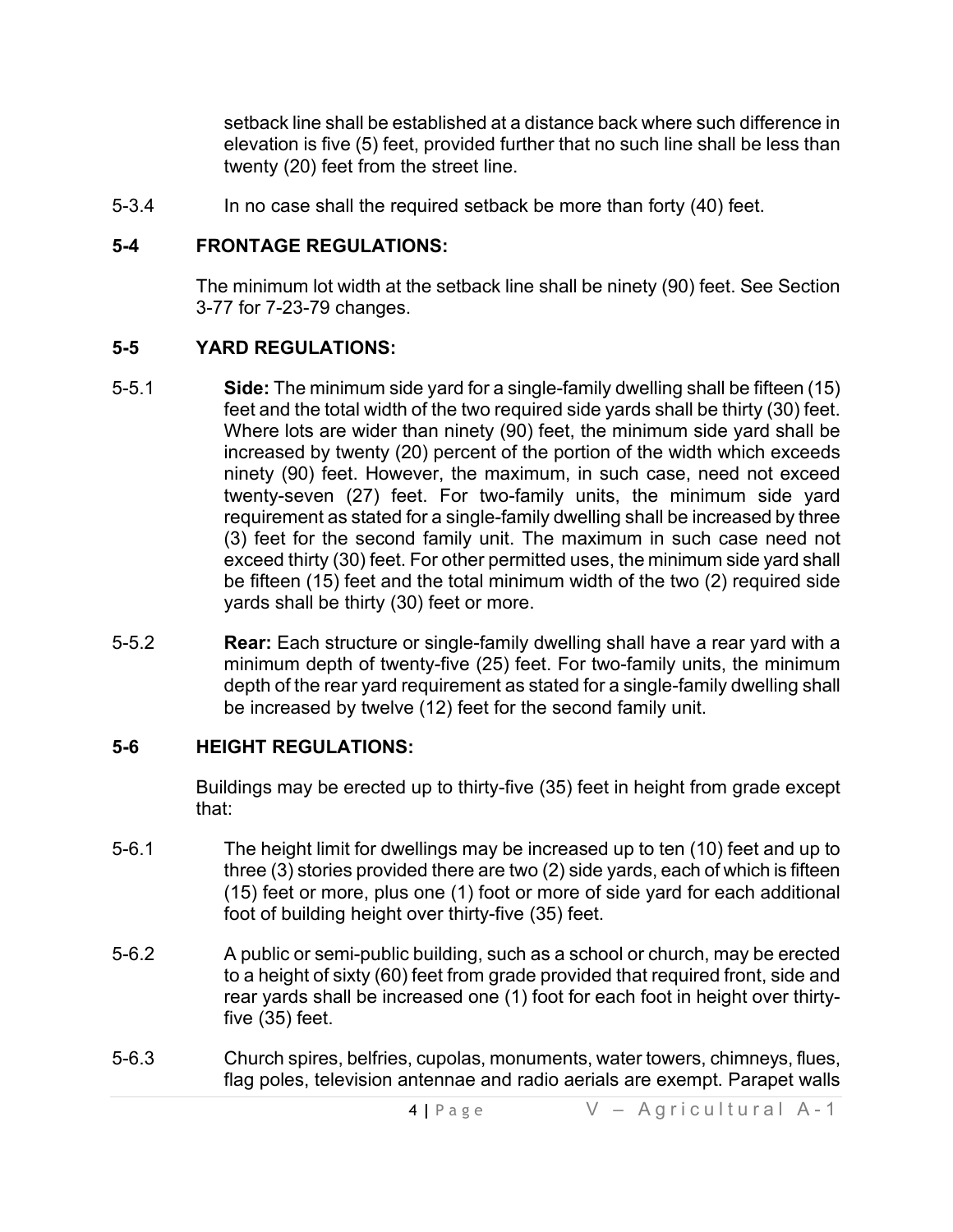may be up to four (4) feet above the height of the building on which the walls rest. Television and radio aerials shall not be for commercial use and shall be for receiving only, except for amateur or Aham@ radio aerials.<sup>4[9](#page-5-27)</sup>

5-6.4 Accessory buildings with an eave height of twelve (12) feet or more shall be located not less than ten (10) feet from any party lot line; accessory buildings with an eave height of eight feet six inches (8'6") but less than twelve (12) feet shall be located not less than five (5) feet from any party lot line; accessory buildings with an eave height of less than eight feet six inches (8'6") shall be located not less than three (3) feet from any party lot line; eave height is measured from the ground to the eave of the roof.<sup>3[2](#page-5-28)</sup>

# **5-7 SPECIAL PROVISIONS FOR CORNER LOTS:**

- 5-7.1 Of the two sides of a corner lot the front shall be deemed to be the shortest of the two sides fronting on the streets.
- 5-7.2 For subdivisions platted after the enactment of this Ordinance each corner lot shall have a minimum width at the setback line of one hundred (100) feet or more.

# **5-8 SPECIAL PROVISIONS FOR RESIDENCES:**

- 5-8.1 Each residence shall have at least two (2) rooms, one of which shall be a full bath.
- 5-8.2 Each residence shall have a floor area, outside the walls, excluding porches, carports, and terraces, of not less than six hundred fifty (650) square feet.
- 5-8.3 Each residence shall occupy a ground area, figured to outside of foundation walls, excluding porches, carports, and terraces, of not less than five hundred (500) square feet.
- 5-8.4 Each residence shall be equipped with a central heating system or the equivalent capable of adequately heating all rooms.
- 5-8.5 Each residence shall be connected to the Town water and sewer systems where connection thereto is available, and in the absence of such availability, a septic tank system and/or a water supply approved by the health official.
- 5-8.6 Swimming pools, both semi-permanent and permanent, shall be constructed only in a rear yard.
- 5-8.7 See Section 16-20 for general fencing and screening regulations.<sup>[105](#page-5-29)</sup>